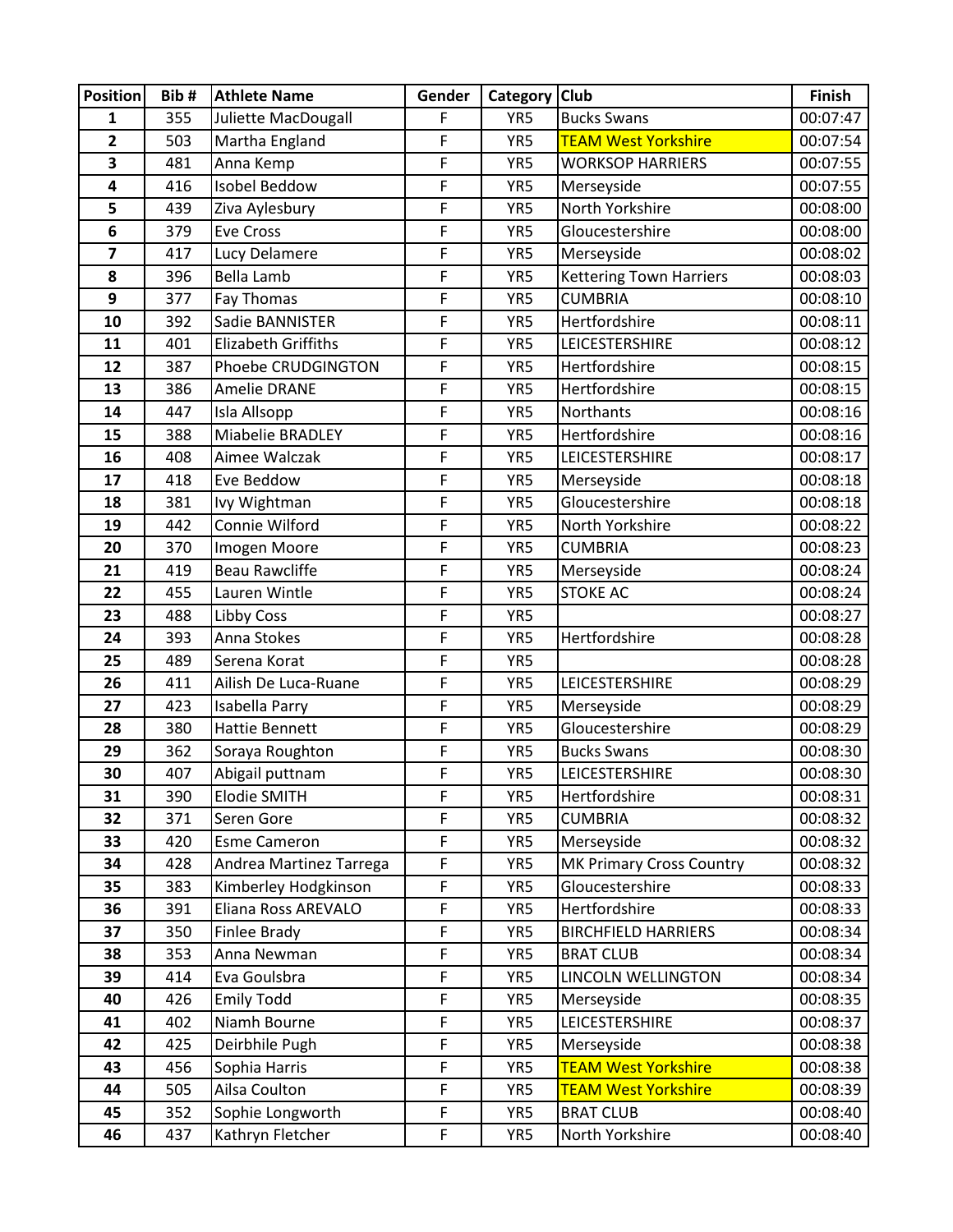| 47       | 427        | Halli Williams                      | $\mathsf F$                | YR5        | Merseyside                           | 00:08:40             |
|----------|------------|-------------------------------------|----------------------------|------------|--------------------------------------|----------------------|
| 48       | 441        | Georgia Raw                         | F                          | YR5        | North Yorkshire                      | 00:08:41             |
| 49       | 474        | <b>HARRIET COX</b>                  | $\mathsf F$                | YR5        | Worcestershire                       | 00:08:41             |
| 50       | 482        | <b>Lily Nicholls</b>                | $\mathsf F$                | YR5        | LEICESTERSHIRE                       | 00:08:42             |
| 51       | 504        | Amelia Matchett                     | $\mathsf F$                | YR5        | <b>TEAM West Yorkshire</b>           | 00:08:42             |
| 52       | 443        | Sasha Patterson                     | F                          | YR5        | North Yorkshire                      | 00:08:42             |
| 53       | 421        | Jasmine Hardman                     | $\mathsf F$                | YR5        | Merseyside                           | 00:08:43             |
| 54       | 438        | Isabelle Smith                      | $\mathsf F$                | YR5        | North Yorkshire                      | 00:08:43             |
| 55       | 400        | <b>Tilly Shaw</b>                   | $\mathsf F$                | YR5        | Laxton Junior School                 | 00:08:45             |
| 56       | 461        | <b>Bethan Morris</b>                | F                          | YR5        | <b>TEAM West Yorkshire</b>           | 00:08:45             |
| 57       | 422        | Pearl Fay                           | F                          | YR5        | Merseyside                           | 00:08:45             |
| 58       | 434        | <b>Helen Devlin</b>                 | F                          | YR5        | <b>MK Primary Cross Country</b>      | 00:08:47             |
| 59       | 498        | Daisy Mason                         | $\mathsf F$                | YR5        |                                      | 00:08:47             |
| 60       | 366        | Jess George                         | $\overline{F}$             | YR5        | <b>Cheltenham Harriers</b>           | 00:08:48             |
| 61       | 394        | Kitty PRITICHARD                    | F                          | YR5        | Hertfordshire                        | 00:08:49             |
| 62       | 406        | Jocelyn Hood                        | $\mathsf F$                | YR5        | LEICESTERSHIRE                       | 00:08:50             |
| 63       | 469        | Sienna Ebdon                        | $\mathsf F$                | YR5        | <b>Warwickshire Schools</b>          | 00:08:50             |
| 64       | 389        | <b>Grace FERGIE</b>                 | F                          | YR5        | Hertfordshire                        | 00:08:50             |
| 65       | 463        | Ella Coupland                       | F                          | YR5        | <b>TEAM West Yorkshire</b>           | 00:08:51             |
| 66       | 440        | Maisie Oddy                         | $\mathsf F$                | YR5        | North Yorkshire                      | 00:08:51             |
| 67       | 354        | Charlotte Dobby                     | F                          | YR5        | <b>Bucks Swans</b>                   | 00:08:52             |
| 68       | 454        | Ivy Mizon Gill                      | $\mathsf F$                | YR5        |                                      | 00:08:52             |
| 69       | 432        | Elsa Monk                           | $\mathsf F$                | YR5        | <b>MK Primary Cross Country</b>      | 00:08:52             |
| 70       | 472        | <b>Gracie Billett</b>               | $\mathsf F$                | YR5        | Wolverhampton & Bilston AC           | 00:08:53             |
| 71       | 480        | <b>MADDIE BOWERS</b>                | F                          | YR5        | Worcestershire                       | 00:08:53             |
| 72       | 473        | <b>AMBER TEALE</b>                  | $\mathsf F$                | YR5        | Worcestershire                       | 00:08:53             |
| 73       | 431        | Pippa Blakemore                     | $\mathsf F$                | YR5        | MK Primary Cross Country             | 00:08:55             |
| 74       | 360        | Nicole Gray                         | $\mathsf F$                | YR5        | <b>Bucks Swans</b>                   | 00:08:55             |
| 75       | 385        | Isla MacDonald                      | $\mathsf F$                | YR5        | Gloucestershire                      | 00:08:56             |
| 76       | 424        | <b>Honor Peers</b>                  | $\mathsf F$                | YR5        | Merseyside                           | 00:08:56             |
| 77       | 475        | <b>GEORGIA OATES</b>                | F                          | YR5        | Worcestershire                       | 00:08:57             |
| 78       | 460        | Evelyn Hodgkinson                   | $\mathsf F$                | YR5        | <b>TEAM West Yorkshire</b>           | 00:08:57             |
| 79       | 479        | <b>ADELE HARVEY</b>                 | F                          | YR5        | Worcestershire                       | 00:08:57             |
| 80       | 358<br>412 | Lara Durrant<br><b>Brooke Pinel</b> | $\mathsf F$<br>$\mathsf F$ | YR5<br>YR5 | <b>Bucks Swans</b><br>LEICESTERSHIRE | 00:08:58<br>00:08:59 |
| 81<br>82 | 369        | Sola Takeda-Holmes                  | $\mathsf F$                | YR5        | <b>CUMBRIA</b>                       | 00:09:01             |
| 83       | 413        | Aniko Beharrie                      | F                          | YR5        | Leigh Harriers                       | 00:09:01             |
| 84       | 465        | Sandra Piech                        | $\mathsf F$                | YR5        | Warwickshire Schools                 | 00:09:02             |
| 85       | 356        | Theodora Boswell-Sefton             | $\mathsf F$                | YR5        | <b>Bucks Swans</b>                   | 00:09:02             |
| 86       | 368        | Penelope Wadsworth                  | $\mathsf F$                | YR5        | <b>CUMBRIA</b>                       | 00:09:03             |
| 87       | 435        | Florence Hayfield                   | $\mathsf F$                | YR5        | <b>MK Primary Cross Country</b>      | 00:09:03             |
| 88       | 451        | <b>Hope Sharrock</b>                | $\mathsf F$                | YR5        | rugby & northampton AC               | 00:09:03             |
| 89       | 384        | Octavia Scott Plummer               | $\mathsf F$                | YR5        | Gloucestershire                      | 00:09:05             |
| 90       | 433        | Daniella Duze                       | $\mathsf F$                | YR5        | MK Primary Cross Country             | 00:09:05             |
| 91       | 458        | Paige Borland                       | $\mathsf F$                | YR5        | <b>TEAM West Yorkshire</b>           | 00:09:05             |
| 92       | 403        | Daisy Ashmore                       | $\mathsf F$                | YR5        | LEICESTERSHIRE                       | 00:09:06             |
| 93       | 372        | Emma Anderson-Bickley               | $\mathsf F$                | YR5        | <b>CUMBRIA</b>                       | 00:09:07             |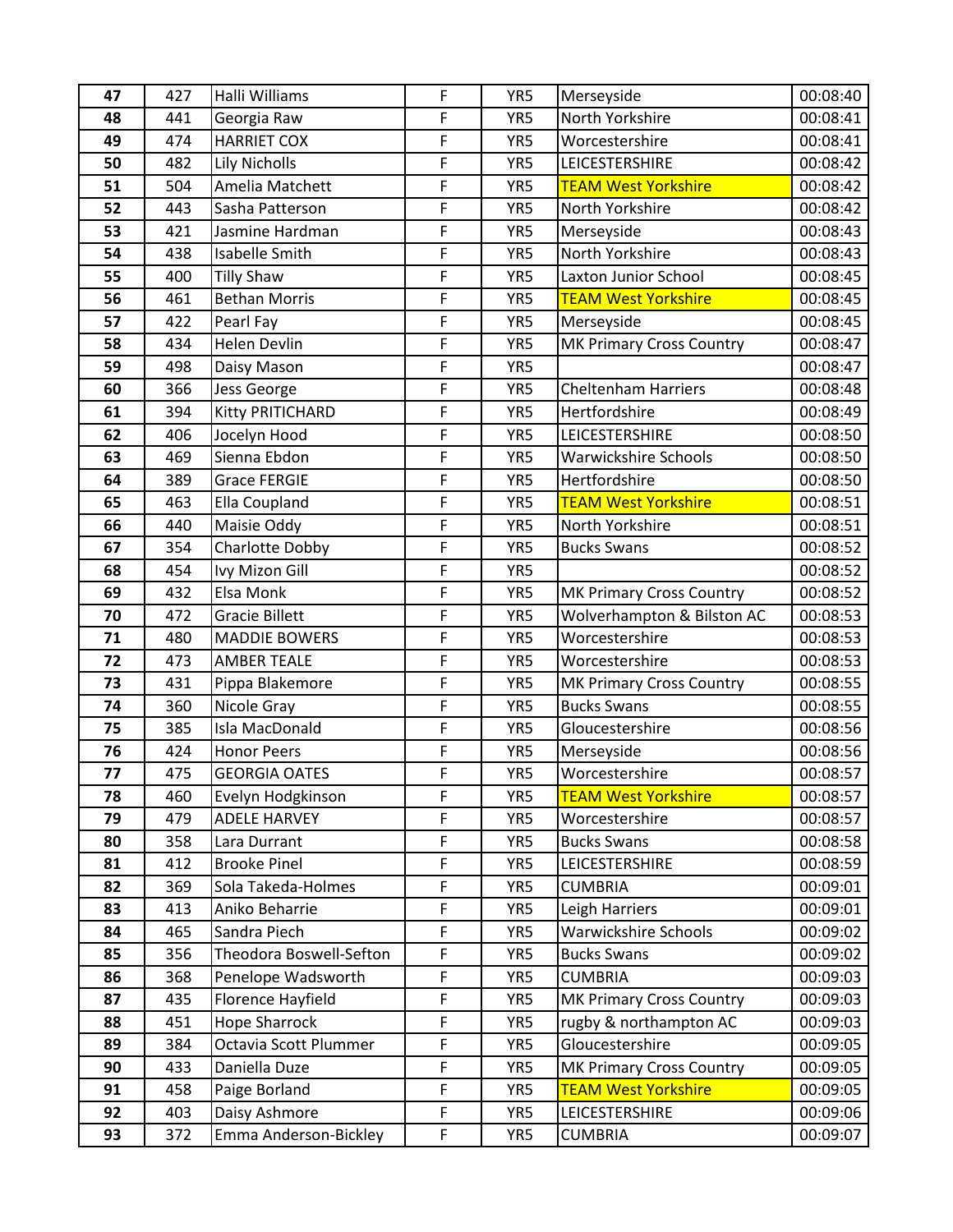| 94         | 382        | <b>Beatrice Hayman-Joyce</b>    | F           | YR5        | Gloucestershire                                        | 00:09:07             |
|------------|------------|---------------------------------|-------------|------------|--------------------------------------------------------|----------------------|
| 95         | 365        | Lottie Denman                   | F           | YR5        | <b>Bucks Swans</b>                                     | 00:09:07             |
| 96         | 446        | Hannah Armson                   | F           | YR5        | Northants                                              | 00:09:07             |
| 97         | 363        | Osara Dhillon                   | F           | YR5        | <b>Bucks Swans</b>                                     | 00:09:10             |
| 98         | 378        | <b>Charlotte Seniscal</b>       | F           | YR5        | <b>Darlington Harriers</b>                             | 00:09:10             |
| 99         | 375        | Sasha Whitehead                 | F           | YR5        | <b>CUMBRIA</b>                                         | 00:09:13             |
| 100        | 494        | Harriet Dent                    | F           | YR5        |                                                        | 00:09:13             |
| 101        | 457        | Elizabeth Bond                  | F           | YR5        | <b>TEAM West Yorkshire</b>                             | 00:09:14             |
| 102        | 471        | Millie Spence                   | F           | YR5        | <b>Warwickshire Schools</b>                            | 00:09:14             |
| 103        | 466        | Ava Brown                       | F           | YR5        | <b>Warwickshire Schools</b>                            | 00:09:16             |
| 104        | 491        | Christabella Reitel             | F           | YR5        |                                                        | 00:09:16             |
| 105        | 487        | Reese Nethercott                | F           | YR5        |                                                        | 00:09:18             |
| 106        | 476        | SOPHIA RUSSELL                  | F           | YR5        | Worcestershire                                         | 00:09:18             |
| 107        | 364        | <b>Holly Bowes</b>              | F           | YR5        | <b>Bucks Swans</b>                                     | 00:09:18             |
| 108        | 448        | <b>Beatrice Gray</b>            | F           | YR5        | Northants                                              | 00:09:18             |
| 109        | 485        | Goda Alisauskaite               | F           | YR5        |                                                        | 00:09:18             |
| 110        | 415        | Faye Goulsbra                   | F           | YR5        | LINCOLN WELLINGTON                                     | 00:09:19             |
| 111        | 486        | <b>Beth Gray</b>                | F           | YR5        |                                                        | 00:09:19             |
| 112        | 467        | Amelia Lee                      | F           | YR5        | <b>Warwickshire Schools</b>                            | 00:09:20             |
| 113        | 410        | <b>Grace Collins</b>            | F           | YR5        | LEICESTERSHIRE                                         | 00:09:20             |
| 114        | 445        | <b>Maisie Hutchings</b>         | F           | YR5        | Northants                                              | 00:09:21             |
| 115        | 500        | Maisie ADAMS                    | F           | YR5        | <b>Mansfield Harriers</b>                              | 00:09:22             |
| 116        | 497        | <b>Grace Crowfoot</b>           | F           | YR5        | Warwickshire Schools                                   | 00:09:22             |
| 117        | 367        | Amelia Johnson                  | F           | YR5        | <b>CUMBRIA</b>                                         | 00:09:23             |
| 118        | 502        | Sophie SHORT                    | F           | YR5        | Warwickshire Schools                                   | 00:09:23             |
| 119        | 499        | Amelie WHEELER                  | F           | YR5        |                                                        | 00:09:25             |
| 120<br>121 | 429<br>462 | Ellie Belam                     | F<br>F      | YR5<br>YR5 | MK Primary Cross Country<br><b>TEAM West Yorkshire</b> | 00:09:25<br>00:09:26 |
| 122        | 351        | Verity Lilley<br>Pippa Krzywiec | F           | YR5        | <b>Bourton Road Runners</b>                            | 00:09:29             |
| 123        | 430        | Isabelle Healy                  | $\mathsf F$ | YR5        | <b>MK Primary Cross Country</b>                        | 00:09:30             |
| 124        | 404        | <b>Florence Rudkin</b>          | F           | YR5        | LEICESTERSHIRE                                         | 00:09:33             |
| 125        | 374        | Charlotte Watson                | F           | YR5        | <b>CUMBRIA</b>                                         | 00:09:33             |
| 126        | 468        | Lacey-Jo Rowse                  | F           | YR5        | Warwickshire Schools                                   | 00:09:34             |
| 127        | 452        | Amber Bowyer                    | $\mathsf F$ | YR5        | <b>Spratton Hall School</b>                            | 00:09:37             |
| 128        | 477        | <b>EMILIA COX</b>               | F           | YR5        | Worcestershire                                         | 00:09:40             |
| 129        | 449        | Milly Thompson                  | F           | YR5        | Northants                                              | 00:09:42             |
| 130        | 495        | Ella Suschitzky                 | F           | YR5        |                                                        | 00:09:44             |
| 131        | 376        | Jessica Atkinson                | F           | YR5        | <b>CUMBRIA</b>                                         | 00:09:44             |
| 132        | 373        | <b>Emily Andrews</b>            | F           | YR5        | <b>CUMBRIA</b>                                         | 00:09:49             |
| 133        | 478        | <b>LORELEI LENGTHORN</b>        | F           | YR5        | Worcestershire                                         | 00:09:53             |
| 134        | 464        | ZOE-JOY DEAN                    | F           | YR5        | Warwickshire Schools                                   | 00:09:53             |
| 135        | 483        | <b>Dolly Turner</b>             | F           | YR5        | <b>Wrekin Harriers</b>                                 | 00:09:58             |
| 136        | 444        | Grace Fontenla                  | F           | YR5        | Northampton AC                                         | 00:10:07             |
| 137        | 398        | Hettie Brammer                  | F           | YR5        | Laxton Junior School                                   | 00:10:11             |
| 138        | 359        | Elsie Paulin                    | F           | YR5        | <b>Bucks Swans</b>                                     | 00:10:15             |
| 139        | 484        | <b>Edith Swallow</b>            | F           | YR5        |                                                        | 00:10:18             |
| 140        | 361        | Alba Stachry                    | $\mathsf F$ | YR5        | <b>Bucks Swans</b>                                     | 00:10:21             |